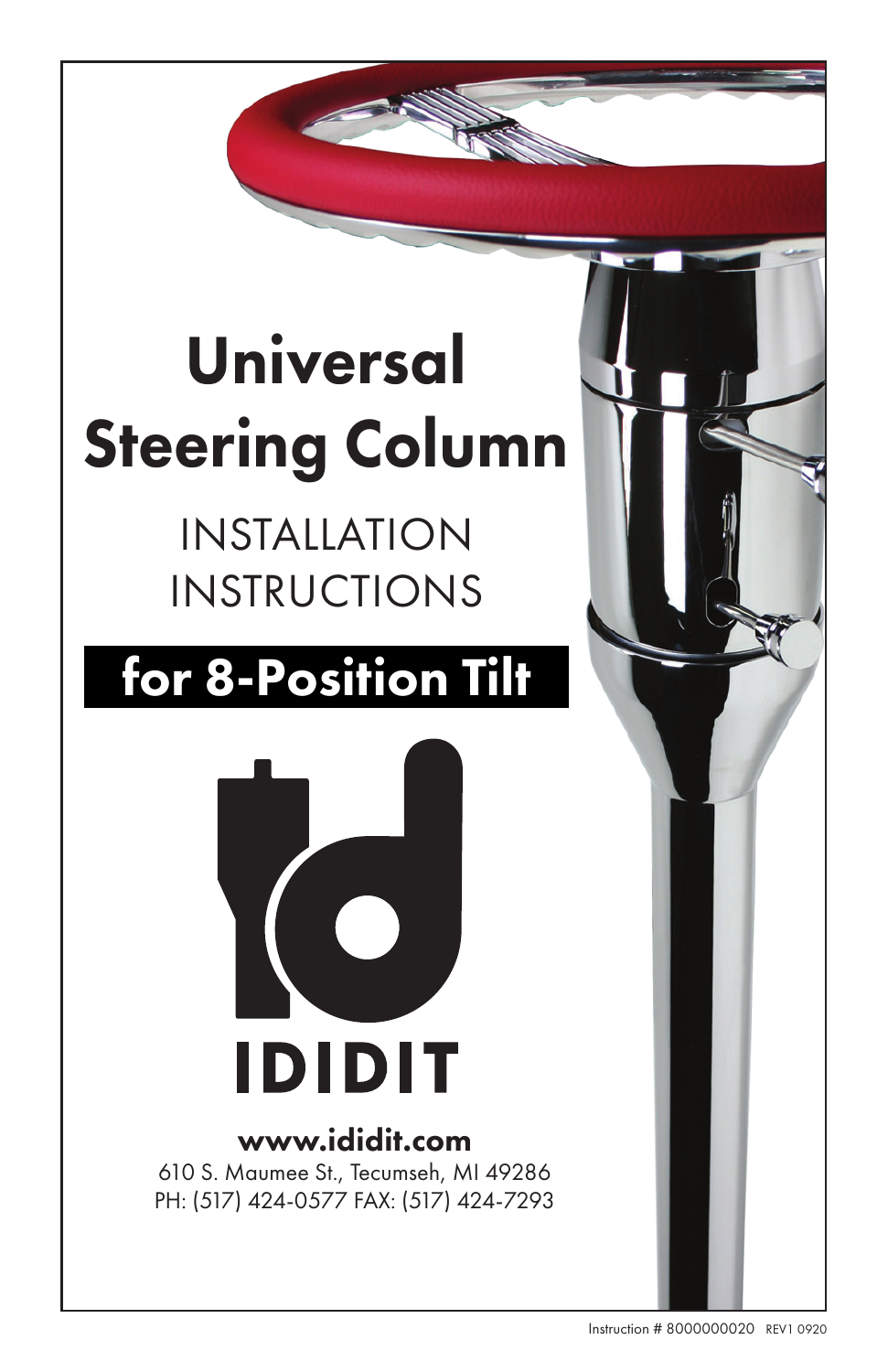## Thank you for purchasing an IDIDIT steering column!

These instructions will give you an overview of mounting the steering column in the most common street rod or hot rod applications.

*The steering column must be supported at the dash with a dash mount and supported where it protrudes through the firewall with a floor* 

*mount. (Figure 1)* It is vital that the steering column is tight and secure. Attaching your



Figure 1

column to a steering gearbox or rack & pinion system may require some combination of u-joints, couplers and shafts.

## *It is highly recommended that you test fit your steering column before painting the column. Test fitting now will save you a headache later on. We are not*

## *responsible for paint.*

## U-JOINT INSTALLATION:

For proper installation of u-joints and couplers on your column, follow manufacturers recommendations, but in general, there are two basic styles used on your IDIDIT steering column:

### DD Output Shaft (our most common shaft):

Double "D" output shafts are either 1" or 3/4" diameter. Most u-joint

manufacturers use two setscrews to fasten the u-joint to a DD shaft. These two set screws are positioned 90 degrees from each other. To install a u-joint over the shaft simply slide the u-joint over shaft until it is fully engaged in the joint (Borgeson Universal recommends 7/8"–1" engagement).



Use a marker to make a mark through each hole in the joint. Remove the joint. Using a quarter inch drill bit, spot the shaft where the setscrews will seat. Re-install the joint and install setscrews and jam nuts. (Note: all joint mfg's recommend using a thread-locking compound on the setscrew and nut).

## Spline Output Shaft:

Spline output shafts are either 1"-48 or  $3/4$ "-36. To install your u-joint simply

slide the u-joint over the spline, taking care to line one set screw up with the flat spot on the shaft. If the shaft has no flat spot, slide the joint on so the shaft is fully engaged in the joint (Borgeson Universal recommends 7/8"–1" engagement). Use a marker to make a mark through hole in the joint. Remove the

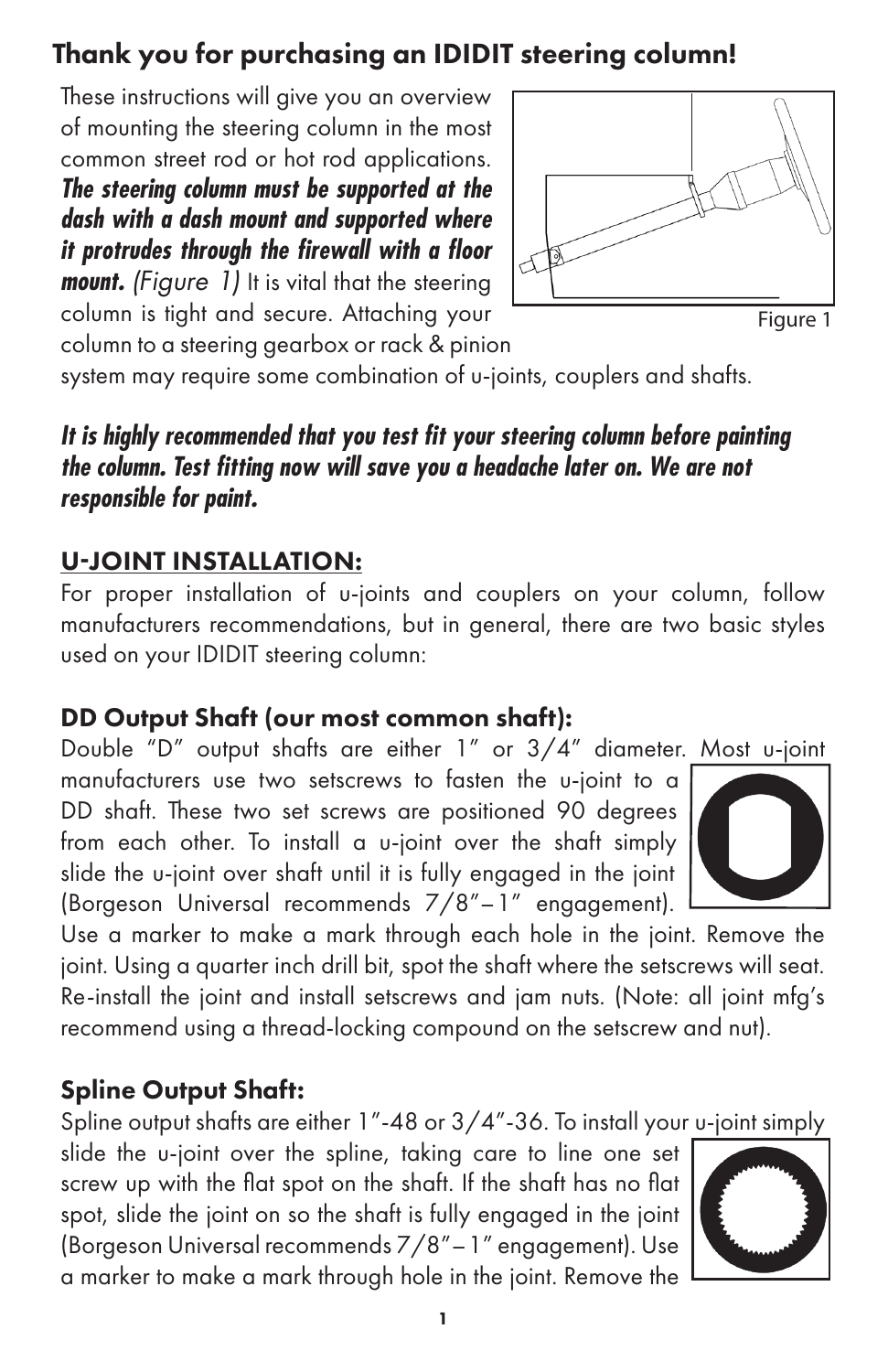joint. Using a 5/16 inch drill bit, spot the shaft where the setscrew will seat. Reinstall the joint and install setscrew and jam nut. (Note: all joint manufacturers recommend using a thread-locking compound on setscrew and nut).

#### KNOB & LEVER INSTALLATION:

#### Tilt Lever:

After removing all items from the package, screw the knobs onto the levers. The tilt lever is installed on the left side of the column in the threaded hole closest to the dash. We recommend using Locktite.

#### Turn Signal Lever:

The turn signal lever is inserted into the hole closest to the top of the column. With the steering wheel and adaptor removed, look down from the top of the column and you'll see two holes on the turn signal switch. One is D shaped and the other is round. With the lever in place, insert the provided screw into the round hole. Use a #2 Phillips screw driver to tighten the screw tightly.

#### Emergency Flasher Knob:

The emergency flasher is threaded into the hole located on the right side of the column. You will notice the nylon switch that the flasher screws into is flush with the outer surface when in the OFF position. It is easy to accidently turn the flashers ON while installing, which could lead to problems later. Check to make sure that the knob is in the OFF (out), position before continuing.

#### If Column Shift Application:

Place column shift knob onto the shift lever. Once the lever is in place, use setscrew (provided) and adjust knob so set screw is pointing away from you, tighten setscrew. Do not remove the upper shift lever for any reason! The tension spring will pop out and it is very difficult to re-install.







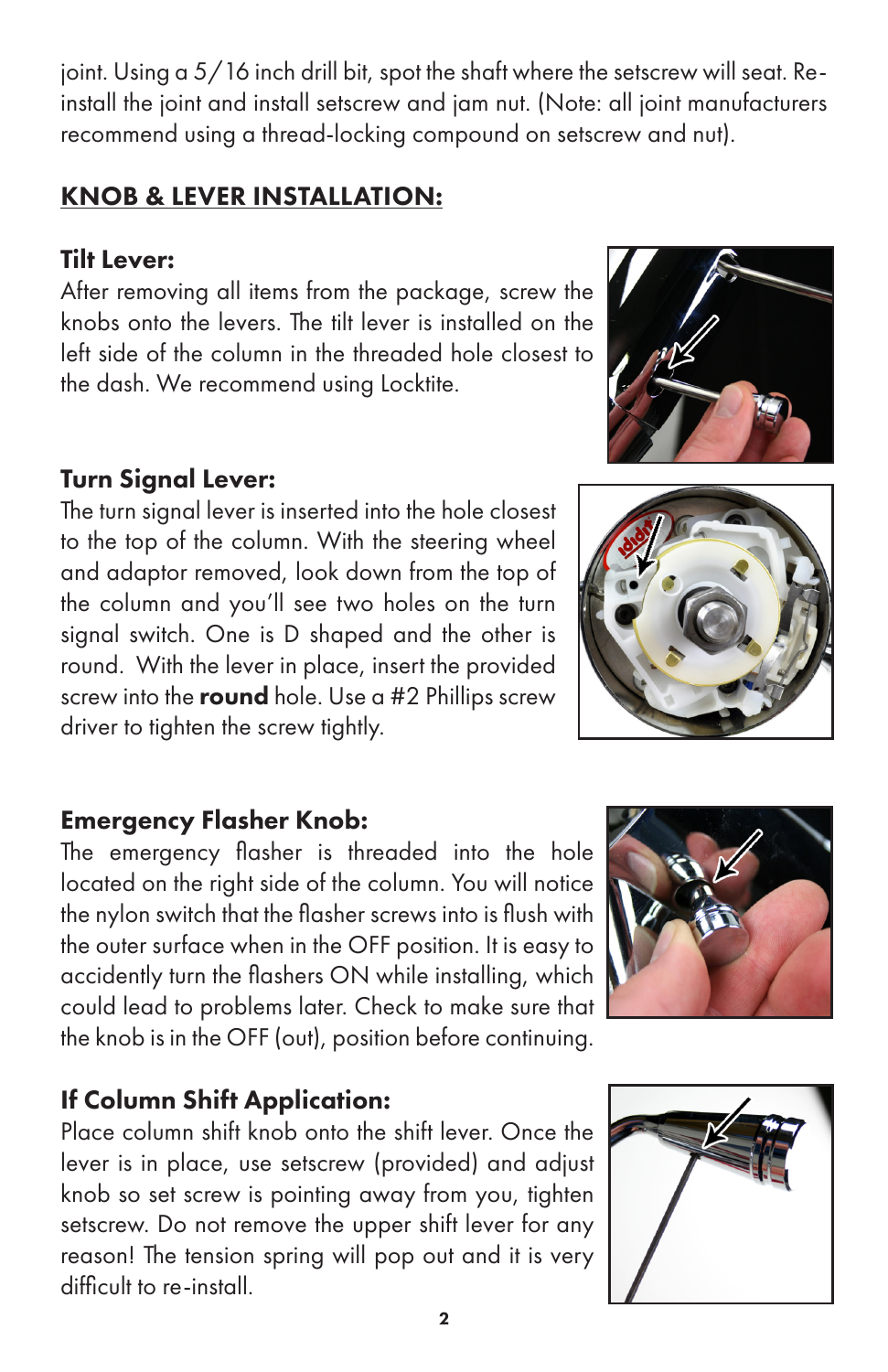#### Wiring your Column

This IDIDIT steering column uses a standard 3 7/8-inch male connect. However, some GM columns use a 4 ¼-inch male connector. Connectors do not interchange and must be used in pairs. A mate to the 3 7/8 inch plug is available through IDIDIT. If you need to change this connector for any reason the following schematic will be helpful.



#### **Horn Button Wiring:**

A horn may require two wires to properly function with an IDIDIT column. The center lug on the button should connect to a horn

wire, which is provided by IDIDIT with your steering column. This horn wire will slide into the horn cam (white plastic tube sticking up on the top of the column). If there is a second wire off to the side it is probably a ground wire (check with the horn button manufacturer to be sure). This is normally used when an o-ring is used to hold the button in place. The o-ring does not provide sufficient ground, therefore, an additional wire is provided to ground



the horn button. If there is not a hole in adaptor to ground to, use one of the puller holes with a short bolt to attach the wire to the adaptor.

#### Synchronizing your Column

In order to insure proper functioning, this steering column must be installed in sync with the rest of the steering system. Turn signal cancellation and wheel position, as well as smooth steering operation depends on it. Although not all of them may need adjustment, the complete table of steps required for full synchronization is as follows: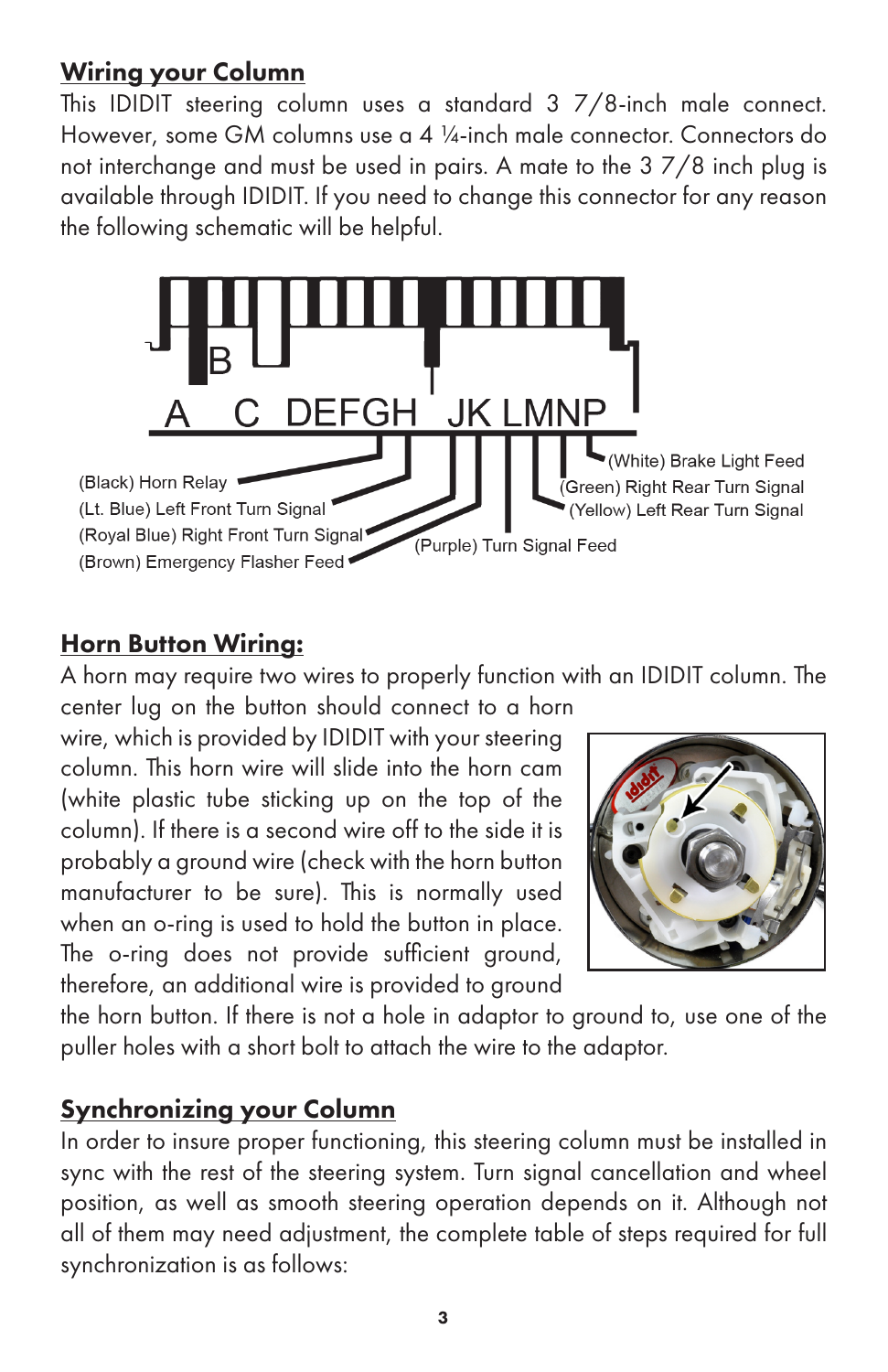- 1. The front wheels must be pointing straight forward with the steering toe set reasonably close.
- 2. Rotate the input shaft of the gearbox or rack from lock to lock and set the box exactly half way between. For example, if the shaft rotates three full turns from lock to lock. The center will be at 1½ turns from either locked position.
- 3. Install the steering arm and drag link, and adjust tie rod ends to get the drag link to fit without moving either the box/rack or the front wheels. Rotating each tie rod end the same number of turns will preserve adjustment.
- 4. With the column mounted in position and two joints are used on a shaft, the forks of the yokes closest to each other should be in line, or "in phase". Premature wear or binding can result if the u-joints are not phased properly. Sometimes if the u-joints are at a severe angle, even if they are

phased correctly, a hard spot in the steering may occur for no apparent reason. If this happens, index the u-joints two or three splines in one direction. The hard spot should disappear or be minimized.



- 5. Install the shaft or joint on the gear box/rack. Leave the upper part of the shaft unconnected for the time being.
- 6. Position the column housing so that the signal switch arm is level to the left hand side.
- 7. Install the column through firewall, into your joint.
- 8. To achieve proper synchronizing of your column the finished installation of your column should look like diagram 1 (on the previous page). If the post on horn cam is not at 10:30, grasp post and turn it until it is at 10:30. Once completed, your column will be in sync.

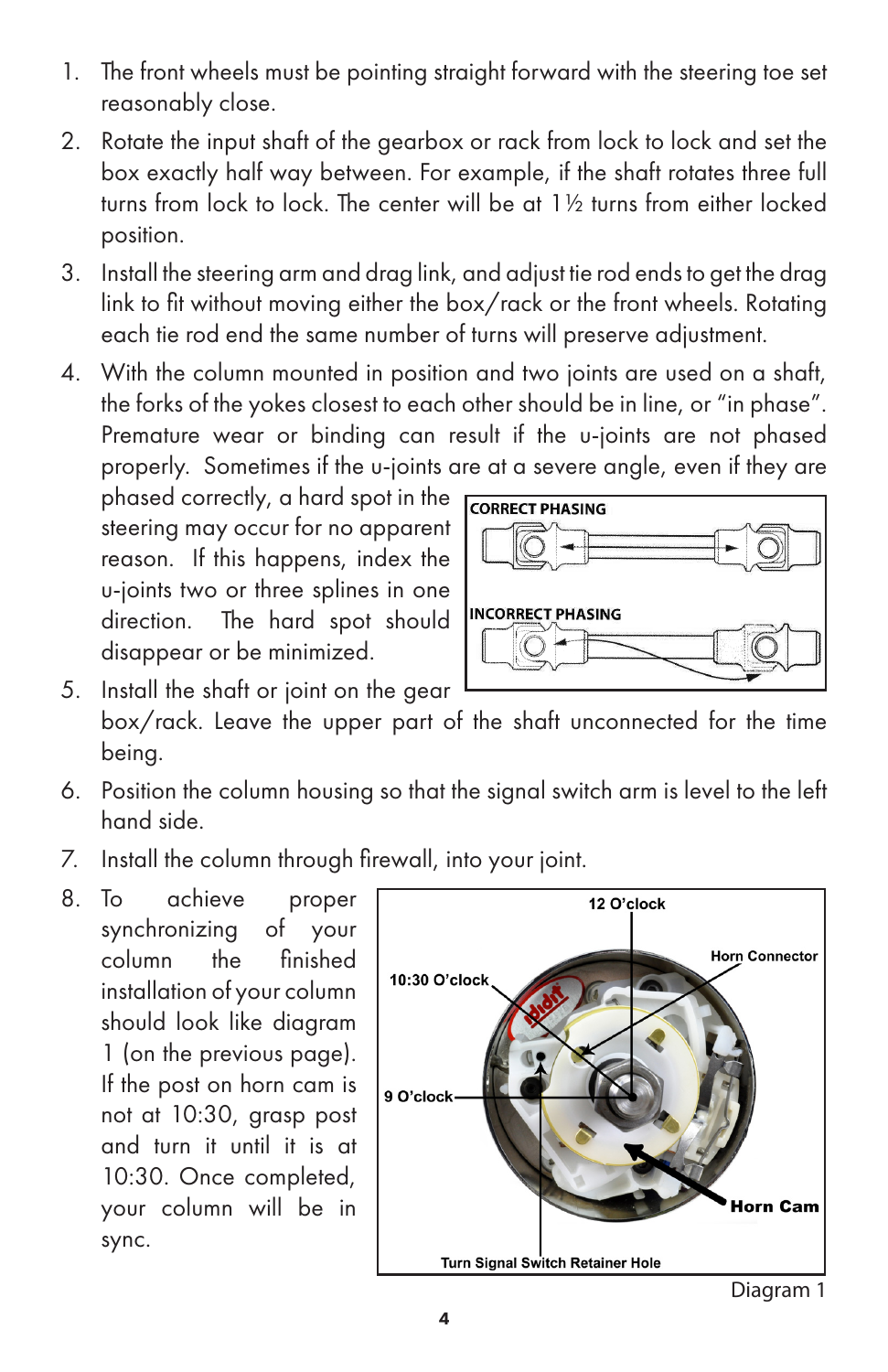#### IMPORTANT!!

#### Steering Wheels:

The top shaft of the column is the same as a GM passenger car from 1969- 94 (Van columns & some truck columns are not the same as passenger cars). Original wheels from these years will bolt directly to the top of the column with no modifications. An aftermarket wheel will require an adaptor. Align the spline

and horn cam on the top of the column with those in the adaptor and slide it onto the column. A nut has been provided with your steering column. The nut will secure the wheel to the top of the column. The nut on the wheel should be torqued to 35 ft lbs.

#### Column Shift Linkage Installation:

At the bottom of your column you will notice a

lever. This is the shift lever where your linkage will attach from the column to the transmission. Note the 5/16 hole through the bushings, most kits use a 5/16 bolt to secure the rod to the column. Please follow the kit instructions for the linkage, but make sure that no part of their kit hits the metal portion of the

lever, as it will create a rattle in the column.

#### Need Further Assistance?

IDIDIT has been serving the rodding community since 1986 and we take pride in our outstanding customer service. If you need further assistance, feel free to call us at (517) 424-0577 during our normal business hours. You can also email us at tech@ididit.

com. Go to www.ididit.com/contact-us for hours of operation.

#### Need A Visual?

Go to www.ididit.com/videos to watch installation videos, tech tips & more!



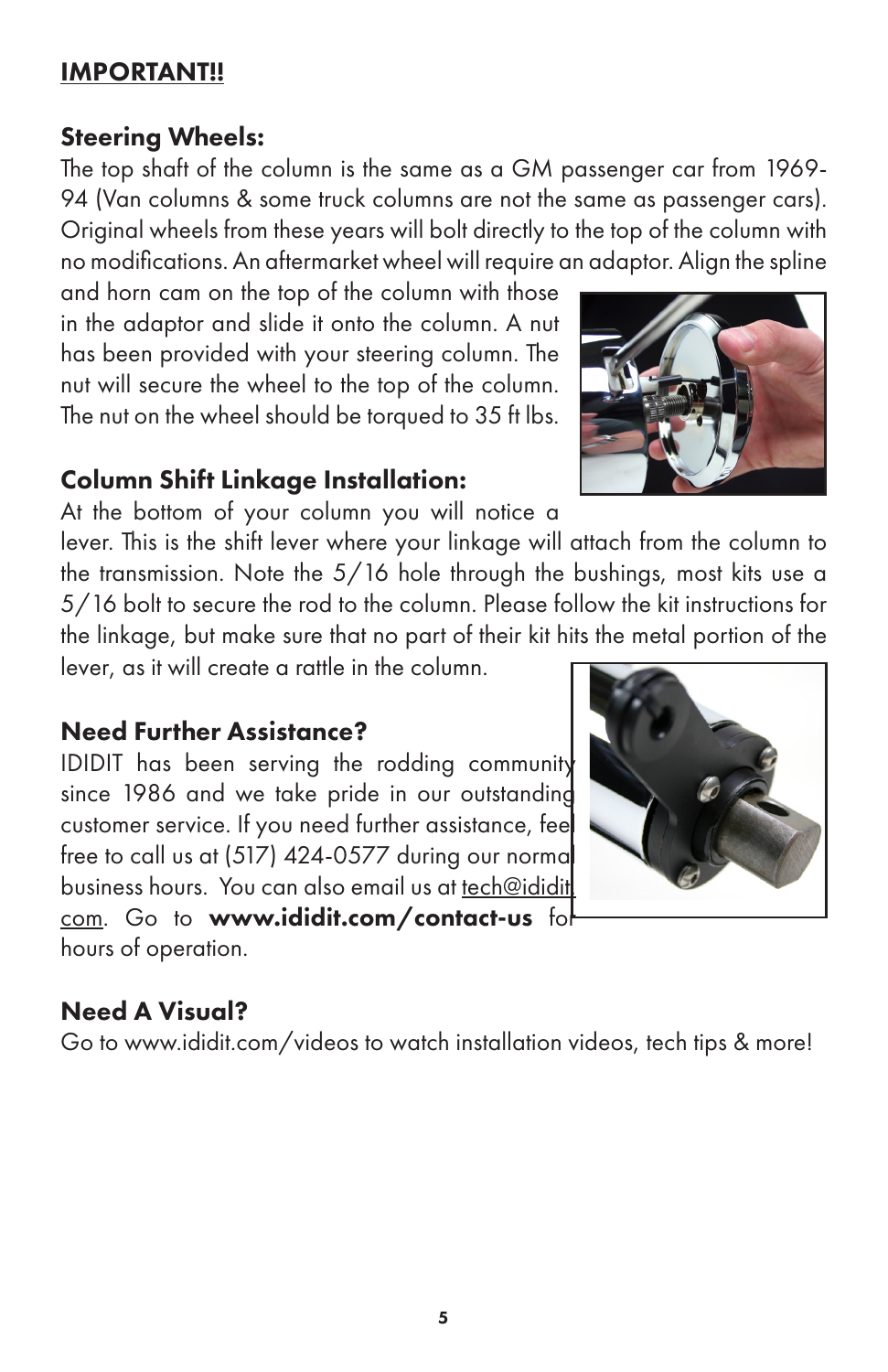#### Think you may have forgotten something? Here's what you may have missed:

Add Ons: (Add Ons should be installed on the column prior to shipment) □ Cruise Control: Carbureted Engine or Fuel Injected Engine?

 $\Box$  **Dimmer or Wiper**: Dimmer/Wiper Kits will replace the original knobs and levers that come standard on an IDIDIT column. This is a replacement lever with a push button at the end of the knob. The Dimmer/Wiper kit when pushed is either On or Off. Includes relay kit.

#### Accessories:

 $\Box$  Steering Wheel: We cannot recommend any brand of wheel because there are so many to choose from. If you are having a hard time figuring out if a wheel you have purchased will work with an adaptor or an IDIDIT column, simply give us a call.

 $\square$  Steering Wheel Adaptor: Unless using original 1969 & Up Steering Wheel you will need an adaptor. The adaptor may depend on the wheel. IDIDIT recommends purchasing the Steering Wheel prior to purchasing the adaptor. 3, 5, 6 or 9-Bolt Adaptors are Available with finishes of Chrome, Black Powder Coated, Brushed or Polished Aluminum. The adaptors are available with or without Horn Buttons.

 $\Box$  Under dash Mount (Column Drop): A solid under dash mount is very necessary when installing your steering column. IDIDIT offers several variations of under dash mounts for Floor Shift & Column Shift Columns. When measuring for your column drop, measure from the center of the column to the dash (see diagram).

 $\Box$  Floor Mount: Like the under dash mount this piece is very necessary when installing your steering column safely. IDIDIT offers a Classic Floor Mount, Swivel Ball Floor Mount, Adjustable Floor Mount with or without a trim piece. Available for any IDIDIT Steering Column.

 $\Box$  Shift Indicator: Shift indicators available are 3 or 4-speed transmissions. IDIDIT also carries shift indicators for Ford AOD & AODE transmissions. The indicators are acrylic and can be ordered with or without the housing. The housing finishes include: Chrome, Black Powder Coated, Brushed or Polished Aluminum.

□ Accessory Knobs for Levers or Dash: Deco or Retro knobs are available to replace the standard knobs that come standard on the column or if you plan on matching those knobs to your dash knobs. Deco knobs are only available in Polished Aluminum. Standard and Retro Knobs are available in Chrome, Black Powder Coated, Brushed or Polished Aluminum.

 $\square$  Cable Shift Linkage Kit: Kits are available for Ford C-4, C-6 & AOD, GM Transmission (350, 400, 700R4, 200R4, 4L60 & 4L80), and Chrysler 727 & 904 Transmissions. Early power glide kits are not available, however later power glide kits are.